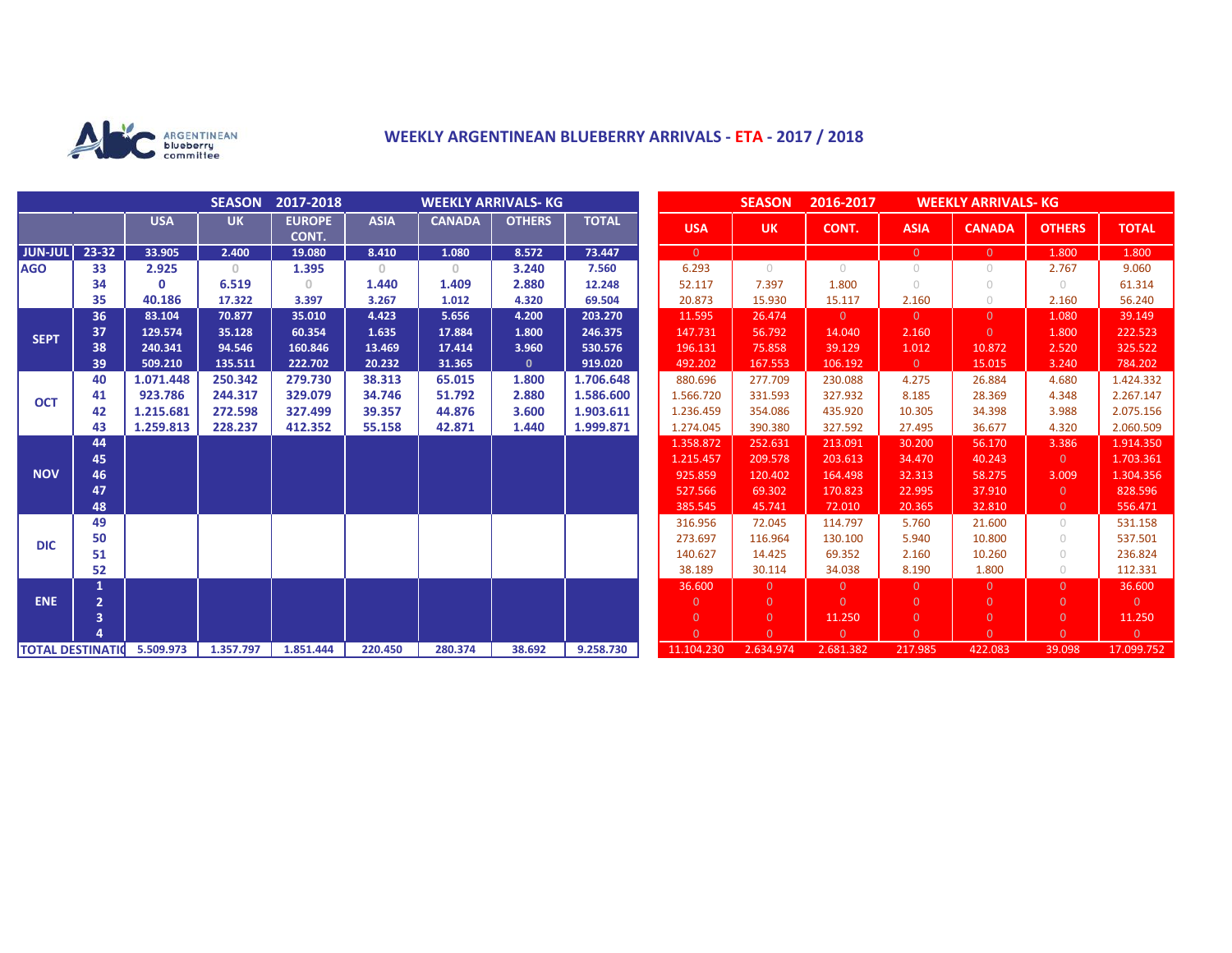

### **WEEKLY ARGENTINEAN BLUEBERRY ARRIVALS - ETA - 2017 / 2018 - ALL DESTINATIONS**

**WEEKLY ARGENTINEAN BLUEBERRY ARRIVALS - ETA - 2017 / 2018 - U.S.A.**



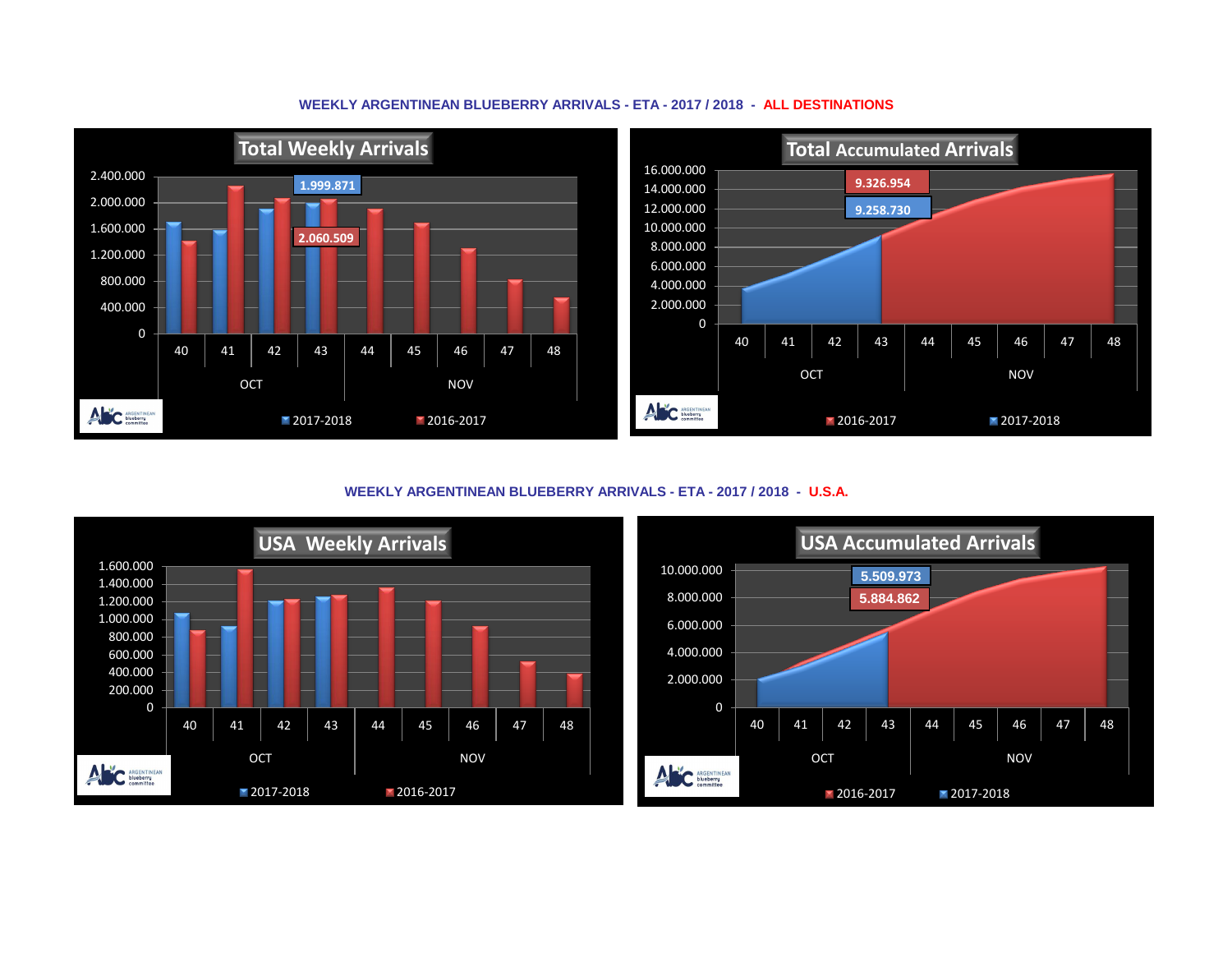#### **UK Weekly Arrivals UK Accumulated Arrivals** 2.500.000 400.000 **1.703.772** 2.000.000 **1.357.797** 300.000 1.500.000 200.000 1.000.000 100.000 500.000 0 0 40 | 41 | 42 | 43 | 44 | 45 | 46 | 47 | 48 40 | 41 | 42 | 43 | 44 | 45 | 46 | 47 | 48 OCT NOV OCT NOV ANC ARGENTINEAN ANC ARGENTINEAN 2017-2018 2016-2017 **2016-2017** 2017-2018

### **WEEKLY ARGENTINEAN BLUEBERRY ARRIVALS - ETA - 2017 / 2018 - UK**

**WEEKLY ARGENTINEAN BLUEBERRY ARRIVALS - ETA - 2017 / 2018 - CONTINENTAL EUROPE**